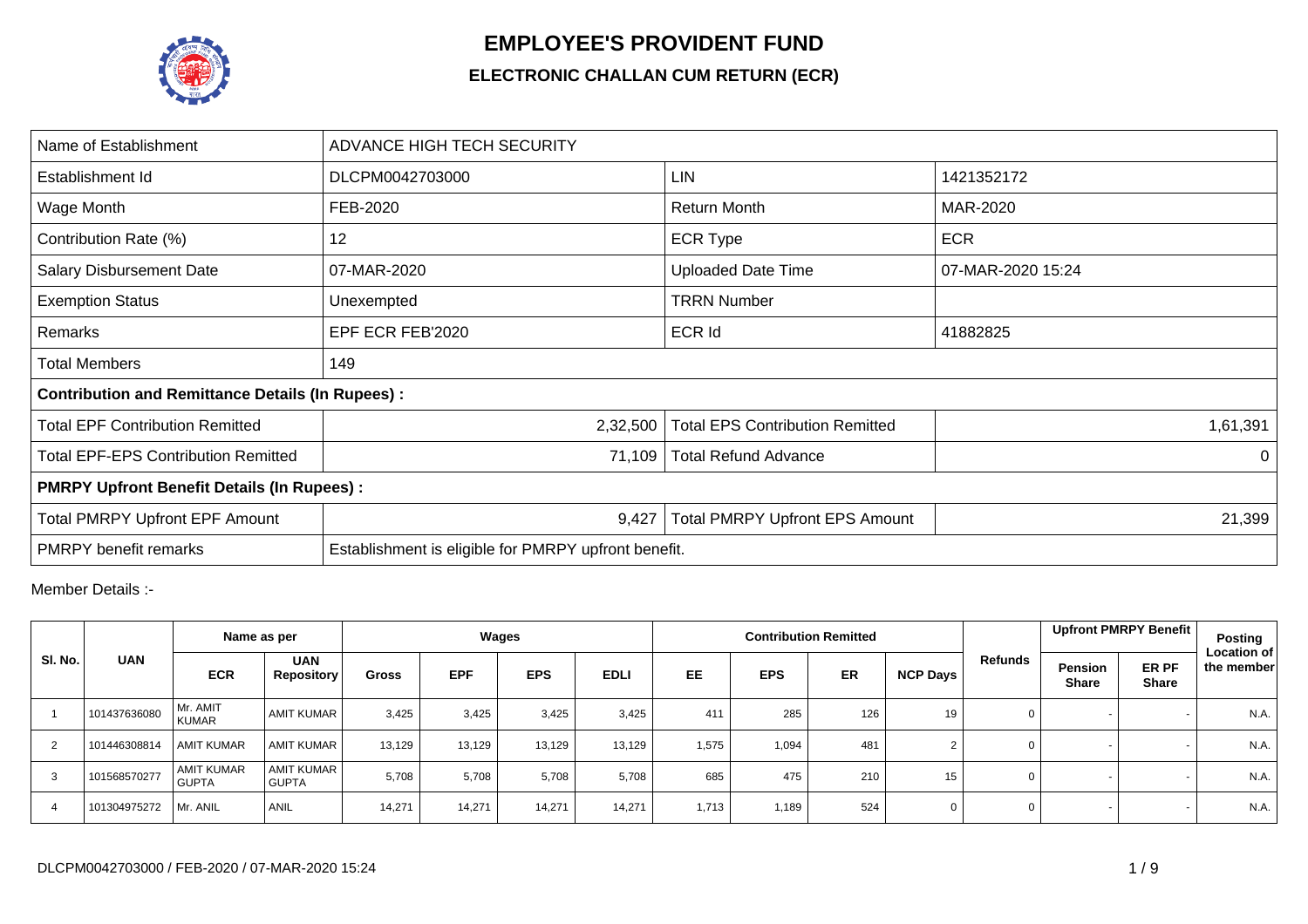|                   |              | Name as per                          |                                                |              |            | Wages      |             |           |            | <b>Contribution Remitted</b> |                          |                |                                | <b>Upfront PMRPY Benefit</b> | Posting                          |
|-------------------|--------------|--------------------------------------|------------------------------------------------|--------------|------------|------------|-------------|-----------|------------|------------------------------|--------------------------|----------------|--------------------------------|------------------------------|----------------------------------|
| SI. No.           | <b>UAN</b>   | <b>ECR</b>                           | <b>UAN</b><br><b>Repository</b>                | <b>Gross</b> | <b>EPF</b> | <b>EPS</b> | <b>EDLI</b> | <b>EE</b> | <b>EPS</b> | <b>ER</b>                    | <b>NCP Days</b>          | <b>Refunds</b> | <b>Pension</b><br><b>Share</b> | ER PF<br><b>Share</b>        | <b>Location of</b><br>the member |
| 5                 | 101485166730 | <b>ANIL KUMAR</b>                    | <b>ANIL KUMAR</b>                              | 14,271       | 14,271     | 14,271     | 14,271      | 1,713     | 1,189      | 524                          | $\mathbf 0$              | $\mathbf 0$    |                                |                              | N.A.                             |
| 6                 | 101485167181 | ANIRUDH                              | ANIRUDH                                        | 11,988       | 11,988     | 11,988     | 11,988      | 1,439     | 999        | 440                          | $\overline{4}$           | $\mathbf{0}$   |                                |                              | N.A.                             |
| $\overline{7}$    | 101219575727 | ANITA                                | ANITA                                          | 14,271       | 14,271     | 14,271     | 14,271      | 1,713     | 1,189      | 524                          | $\mathbf 0$              | 0              |                                |                              | N.A.                             |
| 8                 | 101497092855 | ANJU                                 | <b>ANJU</b>                                    | 14,271       | 14,271     | 14,271     | 14,271      | 1,713     | 1,189      | 524                          | $\mathsf 0$              | 0              |                                |                              | N.A.                             |
| 9                 | 101068695920 | Mr. ANKUR<br><b>GAUTAM</b>           | ANKUR<br><b>GAUTAM</b>                         | 13,700       | 13,700     | 13,700     | 13,700      | 1,644     | 1,141      | 503                          | $\mathbf{1}$             | 0              |                                |                              | N.A.                             |
| 10                | 101087749327 | Mr. ANUBHAV<br><b>SINGH</b>          | ANUBHAV<br><b>SINGH</b>                        | 13,700       | 13,700     | 13,700     | 13,700      | 1,644     | 1,141      | 503                          | $\overline{1}$           | 0              | 1,141                          | 503                          | N.A.                             |
| 11                | 101485166690 | ANUJ KUMAR                           | <b>ANUJ KUMAR</b>                              | 13,700       | 13,700     | 13,700     | 13,700      | 1,644     | 1,141      | 503                          | $\overline{1}$           | 0              |                                |                              | N.A.                             |
| $12 \overline{ }$ | 100724883569 | Mr. ANUJ<br><b>SHARMA</b>            | LUIA<br><b>SHARMA</b>                          | 13,700       | 13,700     | 13.700     | 13,700      | 1,644     | 1.141      | 503                          | $\overline{1}$           | 0              |                                |                              | N.A.                             |
| 13                | 101067269467 | <b>ARUN KUMAR</b>                    | ARUN<br><b>KUMAR</b>                           | 14,271       | 14,271     | 14,271     | 14,271      | 1,713     | 1,189      | 524                          | $\mathbf 0$              | $\mathbf 0$    |                                |                              | N.A.                             |
| 14                | 101209488191 | <b>ARUN YADAV</b>                    | <b>ARUN YADAV</b>                              | 13,129       | 13,129     | 13,129     | 13,129      | 1,575     | 1,094      | 481                          | $\overline{2}$           | $\mathbf{0}$   | 1,094                          | 481                          | N.A.                             |
| 15                | 100634808941 | <b>ASHA DAS</b>                      | ASHA DAS                                       | 14,271       | 14,271     | 14,271     | 14,271      | 1,713     | 1,189      | 524                          | 0                        | 0              |                                |                              | N.A.                             |
| 16                | 101497093307 | Mr. ASHISH<br><b>KUMAR</b>           | ASHISH<br><b>KUMAR</b>                         | 14,271       | 14,271     | 14,271     | 14,271      | 1,713     | 1,189      | 524                          | 0                        | 0              |                                |                              | N.A.                             |
| 17                | 101564885336 | Mr. ATUL<br><b>KUMAR</b>             | <b>ATUL KUMAR</b>                              | 13,129       | 13,129     | 13,129     | 13,129      | 1,575     | 1,094      | 481                          | $\overline{2}$           | 0              |                                |                              | N.A.                             |
| 18                | 101547181156 | Mr. AVDHESH<br><b>KUMAR</b>          | <b>AVDHESH</b><br><b>KUMAR</b>                 | 13,129       | 13,129     | 13,129     | 13,129      | 1,575     | 1,094      | 481                          | $\overline{2}$           | 0              |                                |                              | N.A.                             |
| 19                | 100634810887 | <b>AVINASH</b><br><b>KUMAR</b>       | <b>AVINASH</b><br><b>KUMAR</b>                 | 13,700       | 13,700     | 13,700     | 13,700      | 1,644     | 1,141      | 503                          | $\overline{1}$           | $\mathbf 0$    |                                |                              | N.A.                             |
| 20                | 101332022605 | Mrs. BABITA                          | <b>BABITA</b>                                  | 14,271       | 14,271     | 14,271     | 14,271      | 1,713     | 1,189      | 524                          | $\mathbf 0$              | $\Omega$       | Deactivated                    | Deactivated                  | N.A.                             |
| 21                | 100987131212 | Mr. BAMBAM<br><b>KUMAR</b><br>PASWAN | <b>BAMBAM</b><br><b>KUMAR</b><br><b>PASWAN</b> | 14,271       | 14,271     | 14,271     | 14,271      | 1,713     | 1,189      | 524                          | $\mathbf 0$              | 0              |                                |                              | N.A.                             |
| 22                | 101203164931 | Mr. BHANU<br>PRATAP SINGH            | <b>BHANU</b><br><b>PRATAP</b><br><b>SINGH</b>  | 13,700       | 13,700     | 13,700     | 13,700      | 1,644     | 1,141      | 503                          | $\overline{\phantom{a}}$ | $\mathbf 0$    |                                |                              | N.A.                             |
| 23                | 100551205569 | <b>BHARAT KR</b>                     | <b>BHARAT</b><br><b>KUMAR</b><br>MANDAL        | 14,271       | 14,271     | 14,271     | 14,271      | 1,713     | 1,189      | 524                          | $\mathbf 0$              | $\mathbf 0$    |                                |                              | N.A.                             |
| 24                | 101202213967 | Mr.<br><b>BHUPENDER</b>              | <b>BHUPENDER</b>                               | 13,700       | 13,700     | 13,700     | 13,700      | 1,644     | 1,141      | 503                          | $\overline{1}$           | 0              |                                |                              | N.A.                             |
| 25                | 100511755403 | Mr.<br><b>BHUPENDER</b>              | <b>BHUPENDER</b>                               | 13,129       | 13,129     | 13,129     | 13,129      | 1,575     | 1,094      | 481                          | 2                        | 0              |                                |                              | N.A.                             |
| 26                | 101086023345 | <b>BRAJENDRA</b><br><b>KUMAR</b>     | <b>BRAJENDRA</b><br><b>KUMAR</b>               | 14,271       | 14,271     | 14,271     | 14,271      | 1,713     | 1,189      | 524                          | $\Omega$                 | 0              |                                |                              | N.A.                             |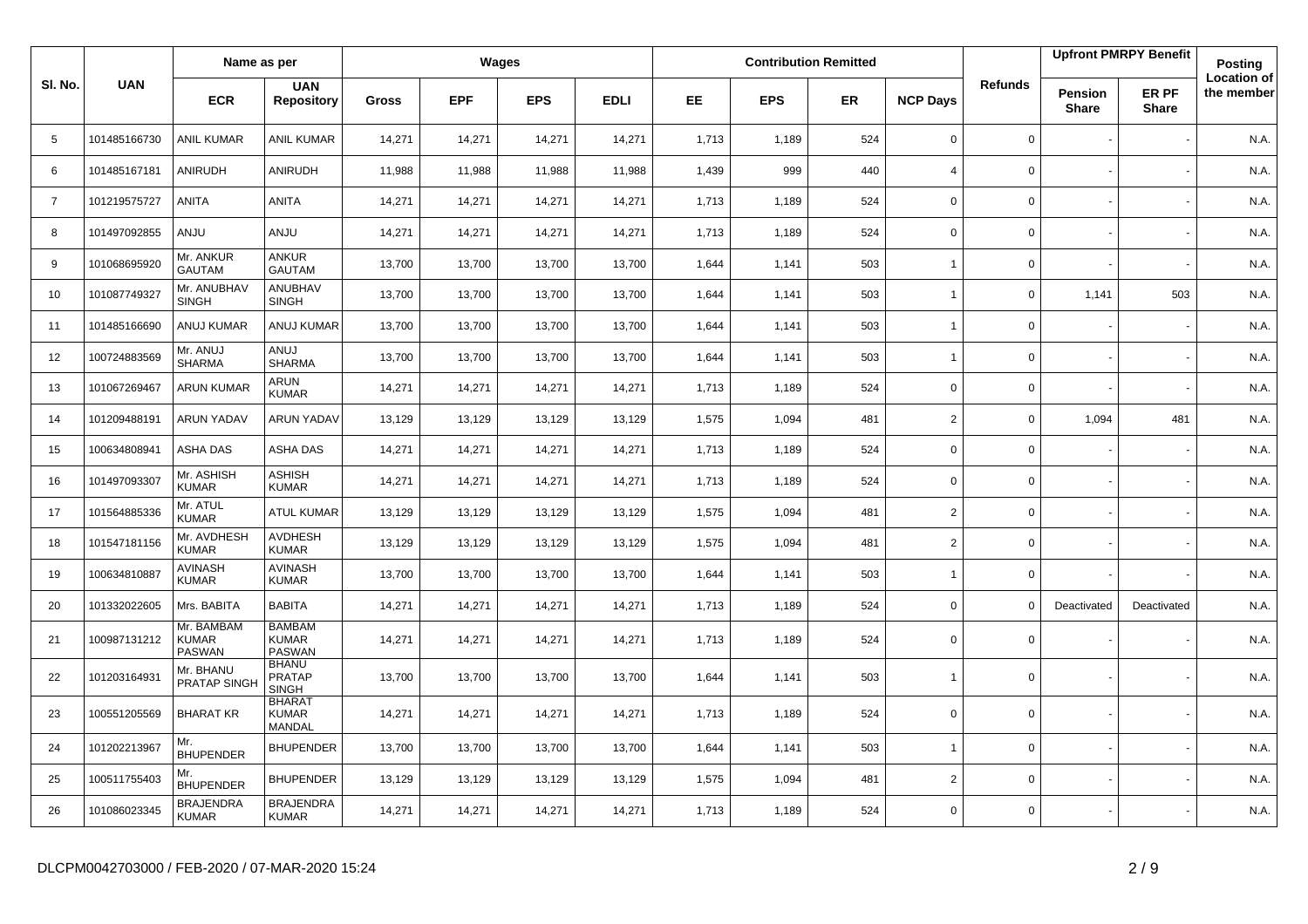|         |              | Name as per                     |                                  |              |            | Wages      |             |           |            | <b>Contribution Remitted</b> |                 |                |                         | <b>Upfront PMRPY Benefit</b> | Posting                          |
|---------|--------------|---------------------------------|----------------------------------|--------------|------------|------------|-------------|-----------|------------|------------------------------|-----------------|----------------|-------------------------|------------------------------|----------------------------------|
| SI. No. | <b>UAN</b>   | <b>ECR</b>                      | <b>UAN</b><br><b>Repository</b>  | <b>Gross</b> | <b>EPF</b> | <b>EPS</b> | <b>EDLI</b> | <b>EE</b> | <b>EPS</b> | <b>ER</b>                    | <b>NCP Days</b> | <b>Refunds</b> | Pension<br><b>Share</b> | ER PF<br><b>Share</b>        | <b>Location of</b><br>the member |
| 27      | 101068695931 | Mr. CHANDAN<br><b>KUMAR</b>     | CHANDAN<br><b>KUMAR</b>          | 10,275       | 10,275     | 10,275     | 10,275      | 1,233     | 856        | 377                          | $\overline{7}$  | $\mathbf 0$    |                         |                              | N.A.                             |
| 28      | 101426785411 | Mr. CHANDPAL<br><b>SHARMA</b>   | <b>CHANDER</b><br>PAL SHARMA     | 13,129       | 13,129     | 13,129     | 13,129      | 1,575     | 1,094      | 481                          | $\overline{2}$  | $\mathbf 0$    | 1,094                   | 481                          | N.A.                             |
| 29      | 101270907713 | Ms. CHANDNI                     | CHANDNI                          | 13,129       | 13,129     | 13,129     | 13,129      | 1,575     | 1,094      | 481                          | $\overline{2}$  | $\mathbf 0$    | 1,094                   | 481                          | N.A.                             |
| 30      | 100551201822 | DEENANATH                       | DEENANATH                        | 14,271       | 14,271     | 14,271     | 14,271      | 1,713     | 1,189      | 524                          | $\mathbf 0$     | $\mathbf 0$    |                         |                              | N.A.                             |
| 31      | 100511528677 | Mr. DEEPAK                      | <b>DEEPAK</b>                    | 13,700       | 13,700     | 13,700     | 13,700      | 1,644     | 1,141      | 503                          | $\overline{1}$  | $\mathbf 0$    |                         |                              | N.A.                             |
| 32      | 101513932510 | Mr. DEEPAK<br><b>BHILWARA</b>   | <b>DEEPAK</b><br><b>BHILWARA</b> | 11,988       | 11,988     | 11,988     | 11,988      | 1,439     | 999        | 440                          | $\overline{4}$  | $\mathsf 0$    |                         |                              | N.A.                             |
| 33      | 101485167199 | <b>DEEPAK SINGH</b>             | <b>DEEPAK</b><br><b>SINGH</b>    | 13,700       | 13,700     | 13,700     | 13,700      | 1,644     | 1,141      | 503                          | $\overline{1}$  | $\mathsf 0$    |                         |                              | N.A.                             |
| 34      | 101517468841 | Ms. DEEPIKA                     | <b>DEEPIKA</b>                   | 14,271       | 14,271     | 14,271     | 14,271      | 1,713     | 1,189      | 524                          | $\mathbf 0$     | 0              |                         |                              | N.A.                             |
| 35      | 100551202918 | <b>DEVRAJ</b>                   | <b>DEVRAJ</b>                    | 14,271       | 14,271     | 14,271     | 14,271      | 1,713     | 1,189      | 524                          | $\mathbf 0$     | 0              |                         |                              | N.A.                             |
| 36      | 101129049712 | <b>DILIP KUMAR</b>              | <b>DILIP KUMAR</b>               | 9,704        | 9,704      | 9,704      | 9,704       | 1,164     | 808        | 356                          | 8               | 0              | 808                     | 356                          | N.A.                             |
| 37      | 101485167175 | <b>DINESH</b>                   | <b>DINESH</b>                    | 14,271       | 14,271     | 14,271     | 14,271      | 1,713     | 1,189      | 524                          | $\mathbf 0$     | $\mathbf 0$    |                         |                              | N.A.                             |
| 38      | 101390362478 | Mr. GOPAL                       | <b>GOPAL</b>                     | 11,988       | 11,988     | 11,988     | 11,988      | 1,439     | 999        | 440                          | $\overline{4}$  | 0              |                         |                              | N.A.                             |
| 39      | 100566163256 | Mr. GYAN<br><b>SINGH</b>        | <b>GYAN SINGH</b>                | 14,271       | 14,271     | 14,271     | 14,271      | 1,713     | 1,189      | 524                          | $\mathbf 0$     | $\mathbf 0$    |                         |                              | N.A.                             |
| 40      | 101186798598 | <b>HARISH KUMA</b>              | <b>HARISH</b><br><b>KUMAR</b>    | 12,559       | 12,559     | 12,559     | 12,559      | 1,507     | 1,046      | 461                          | 3               | $\mathbf 0$    | 1,046                   | 461                          | N.A.                             |
| 41      | 101291423288 | Mr. HIRA LAL<br>SAHU            | <b>HIRA LAL</b><br>SAHU          | 14,271       | 14,271     | 14,271     | 14,271      | 1,713     | 1,189      | 524                          | $\mathbf 0$     | $\mathbf 0$    |                         |                              | N.A.                             |
| 42      | 101393221463 | Mrs.<br><b>INDRAWATI</b>        | <b>INDRAWATI</b>                 | 14,271       | 14,271     | 14,271     | 14,271      | 1,713     | 1,189      | 524                          | $\mathbf 0$     | $\mathbf 0$    |                         |                              | N.A.                             |
| 43      | 101568570265 | <b>JOGINDER</b><br><b>SINGH</b> | <b>JOGINDER</b><br><b>SINGH</b>  | 10,275       | 10,275     | 10,275     | 10,275      | 1,233     | 856        | 377                          | $\overline{7}$  | $\mathbf 0$    |                         |                              | N.A.                             |
| 44      | 101414468451 | Mrs. KAILASH<br><b>DEVI</b>     | KAILASH<br><b>DEVI</b>           | 13,129       | 13,129     | 13,129     | 13,129      | 1,575     | 1,094      | 481                          | $\overline{2}$  | $\mathbf 0$    |                         |                              | N.A.                             |
| 45      | 101517468860 | Mr. KAMAL<br>KISHOR             | KAMAL<br><b>KISHOR</b>           | 14,271       | 14,271     | 14,271     | 14,271      | 1,713     | 1,189      | 524                          | $\mathbf 0$     | $\mathbf 0$    |                         |                              | N.A.                             |
| 46      | 101497093311 | Mr. KAMLESH<br><b>KUMAR</b>     | <b>KAMLESH</b><br><b>KUMAR</b>   | 14,271       | 14,271     | 14,271     | 14,271      | 1,713     | 1,189      | 524                          | $\mathbf 0$     | $\mathbf 0$    |                         |                              | N.A.                             |
| 47      | 101228120643 | Mr. KAPIL                       | <b>KAPIL</b>                     | 14,271       | 14,271     | 14,271     | 14,271      | 1,713     | 1,189      | 524                          | $\mathbf 0$     | $\mathbf 0$    |                         |                              | N.A.                             |
| 48      | 101497092840 | KOMAL KUMARI                    | <b>KOMAL</b><br><b>KUMARI</b>    | 14,271       | 14,271     | 14,271     | 14,271      | 1,713     | 1,189      | 524                          | $\Omega$        | $\mathbf 0$    |                         |                              | N.A.                             |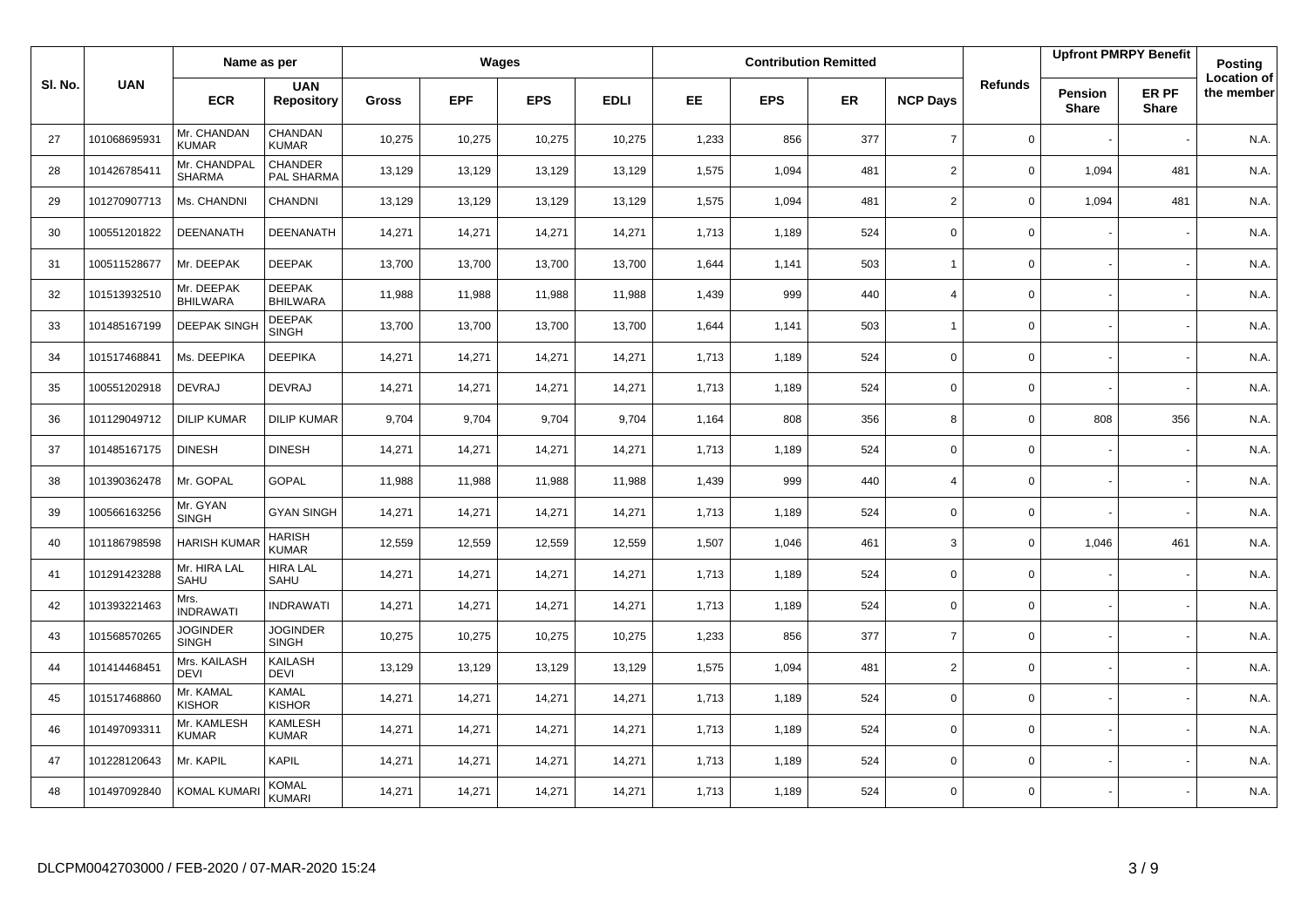|         |              | Name as per                      |                                               |              |            | Wages      |             |       |            | <b>Contribution Remitted</b> |                 |                |                         | <b>Upfront PMRPY Benefit</b> | Posting                          |
|---------|--------------|----------------------------------|-----------------------------------------------|--------------|------------|------------|-------------|-------|------------|------------------------------|-----------------|----------------|-------------------------|------------------------------|----------------------------------|
| SI. No. | <b>UAN</b>   | <b>ECR</b>                       | <b>UAN</b><br><b>Repository</b>               | <b>Gross</b> | <b>EPF</b> | <b>EPS</b> | <b>EDLI</b> | EE    | <b>EPS</b> | ER                           | <b>NCP Days</b> | <b>Refunds</b> | Pension<br><b>Share</b> | ER PF<br><b>Share</b>        | <b>Location of</b><br>the member |
| 49      | 101272833502 | Mr. KULDEEP<br><b>KUMAR</b>      | <b>KULDEEP</b><br><b>KUMAR</b>                | 14,271       | 14,271     | 14,271     | 14,271      | 1,713 | 1,189      | 524                          | $\mathbf 0$     | 0              |                         |                              | N.A.                             |
| 50      | 101419412127 | LOKENDRA<br><b>KUMAR</b>         | <b>LOKENDRA</b><br><b>KUMAR</b>               | 14,271       | 14,271     | 14,271     | 14,271      | 1,713 | 1,189      | 524                          | $\mathbf 0$     | $\Omega$       | Deactivated             | Deactivated                  | N.A.                             |
| 51      | 100551203135 | <b>MAMTA</b>                     | MAMTA                                         | 14,271       | 14,271     | 14,271     | 14,271      | 1,713 | 1,189      | 524                          | $\mathbf 0$     | 0              |                         |                              | N.A.                             |
| 52      | 101226699638 | <b>MANISH KUMA</b>               | MANISH<br><b>KUMAR</b>                        | 14,271       | 14,271     | 14,271     | 14,271      | 1,713 | 1,189      | 524                          | $\mathbf 0$     | 0              | 1,189                   | 524                          | N.A.                             |
| 53      | 101249420862 | Mrs. MANISHI                     | <b>MANISHI</b>                                | 8,563        | 8,563      | 8,563      | 8,563       | 1,028 | 713        | 315                          | 10              | 0              |                         |                              | N.A.                             |
| 54      | 101434517100 | Mr. MANOHAR<br><b>PASWAN</b>     | <b>MANOHAR</b><br>PASWAN                      | 14,271       | 14,271     | 14,271     | 14,271      | 1,713 | 1,189      | 524                          | $\mathbf 0$     | 0              |                         |                              | N.A.                             |
| 55      | 101485165540 | Mr. MANOJ                        | <b>MANOJ</b><br><b>KUMAR</b>                  | 13,700       | 13,700     | 13,700     | 13,700      | 1,644 | 1,141      | 503                          | $\overline{1}$  | 0              |                         |                              | N.A.                             |
| 56      | 101176538245 | Mr. MANOJ<br><b>KUMAR</b>        | <b>MANOJ</b><br><b>KUMAR</b>                  | 13,700       | 13,700     | 13,700     | 13,700      | 1,644 | 1,141      | 503                          | $\overline{1}$  | 0              |                         |                              | N.A.                             |
| 57      | 101497092864 | <b>MANOJ</b><br><b>PASWAN</b>    | <b>MANOJ</b><br><b>PASWAN</b>                 | 13,700       | 13,700     | 13,700     | 13,700      | 1,644 | 1,141      | 503                          | $\overline{1}$  | 0              |                         |                              | N.A.                             |
| 58      | 100732911407 | Mr. MD RIZWAN<br><b>ALAM</b>     | <b>MD RIZWAN</b><br><b>ALAM</b>               | 13,700       | 13,700     | 13,700     | 13,700      | 1,644 | 1,141      | 503                          | $\overline{1}$  | 0              |                         |                              | N.A.                             |
| 59      | 101458714839 | <b>MILAN CHELL</b>               | <b>MILAN CHELL</b>                            | 14,271       | 14,271     | 14,271     | 14,271      | 1,713 | 1,189      | 524                          | 0               | 0              |                         |                              | N.A.                             |
| 60      | 100876013439 | Mr. MOHD<br>KURBAN               | <b>MOHD</b><br><b>KURBAN</b>                  | 13,129       | 13,129     | 13,129     | 13,129      | 1,575 | 1,094      | 481                          | $\overline{2}$  | 0              |                         |                              | N.A.                             |
| 61      | 101425713674 | Ms. MOHINI                       | <b>MOHINI</b>                                 | 12,559       | 12,559     | 12,559     | 12,559      | 1,507 | 1,046      | 461                          | 3               | 0              | 1,046                   | 461                          | N.A.                             |
| 62      | 101167949217 | Mr.<br>MUINUDDEEN                | <b>MUINUDDEE</b><br>N                         | 14,271       | 14,271     | 14,271     | 14,271      | 1,713 | 1,189      | 524                          | 0               | 0              |                         |                              | N.A.                             |
| 63      | 101528815510 | <b>MUKESH</b><br><b>KUMAR</b>    | <b>MUKESH</b><br><b>KUMAR</b>                 | 14,271       | 14,271     | 14,271     | 14,271      | 1,713 | 1,189      | 524                          | 0               | 0              |                         |                              | N.A.                             |
| 64      | 101087749287 | Mr. MUKESH<br><b>KUMAR GUPT/</b> | <b>MUKESH</b><br><b>KUMAR</b><br><b>GUPTA</b> | 13,700       | 13,700     | 13,700     | 13,700      | 1,644 | 1,141      | 503                          | $\overline{1}$  | $\mathbf 0$    | 1,141                   | 503                          | N.A.                             |
| 65      | 101114907546 | Mr. MURTAZA<br><b>ANSARI</b>     | <b>MURTAZA</b><br><b>ANSARI</b>               | 13,129       | 13,129     | 13,129     | 13,129      | 1,575 | 1,094      | 481                          | $\overline{2}$  | 0              |                         |                              | N.A.                             |
| 66      | 101414502106 | Mr. NAR SINGH<br><b>KUMAR</b>    | <b>NAR SINGH</b><br><b>KUMAR</b>              | 14,271       | 14,271     | 14,271     | 14,271      | 1,713 | 1,189      | 524                          | $\Omega$        | 0              |                         |                              | N.A.                             |
| 67      | 100516642553 | Mr. NARENDER<br><b>SINGH</b>     | <b>NARENDER</b><br><b>SINGH</b>               | 13,700       | 13,700     | 13,700     | 13,700      | 1,644 | 1,141      | 503                          | $\overline{1}$  | 0              |                         |                              | N.A.                             |
| 68      | 101513328761 | Mr. NAVEEN<br><b>KUMAR</b>       | <b>NAVEEN</b><br><b>KUMAR</b>                 | 10,275       | 10,275     | 10,275     | 10,275      | 1,233 | 856        | 377                          | $\overline{7}$  | 0              |                         |                              | N.A.                             |
| 69      | 101446308748 | Mr. NEERAJ<br><b>KUMAR</b>       | NEERAJ<br><b>KUMAR</b>                        | 13,700       | 13,700     | 13,700     | 13,700      | 1,644 | 1,141      | 503                          | $\overline{1}$  | 0              |                         |                              | N.A.                             |
| 70      | 101497092893 | NEETU                            | NEETU                                         | 13,129       | 13,129     | 13,129     | 13,129      | 1,575 | 1,094      | 481                          | $\overline{2}$  | 0              |                         |                              | N.A.                             |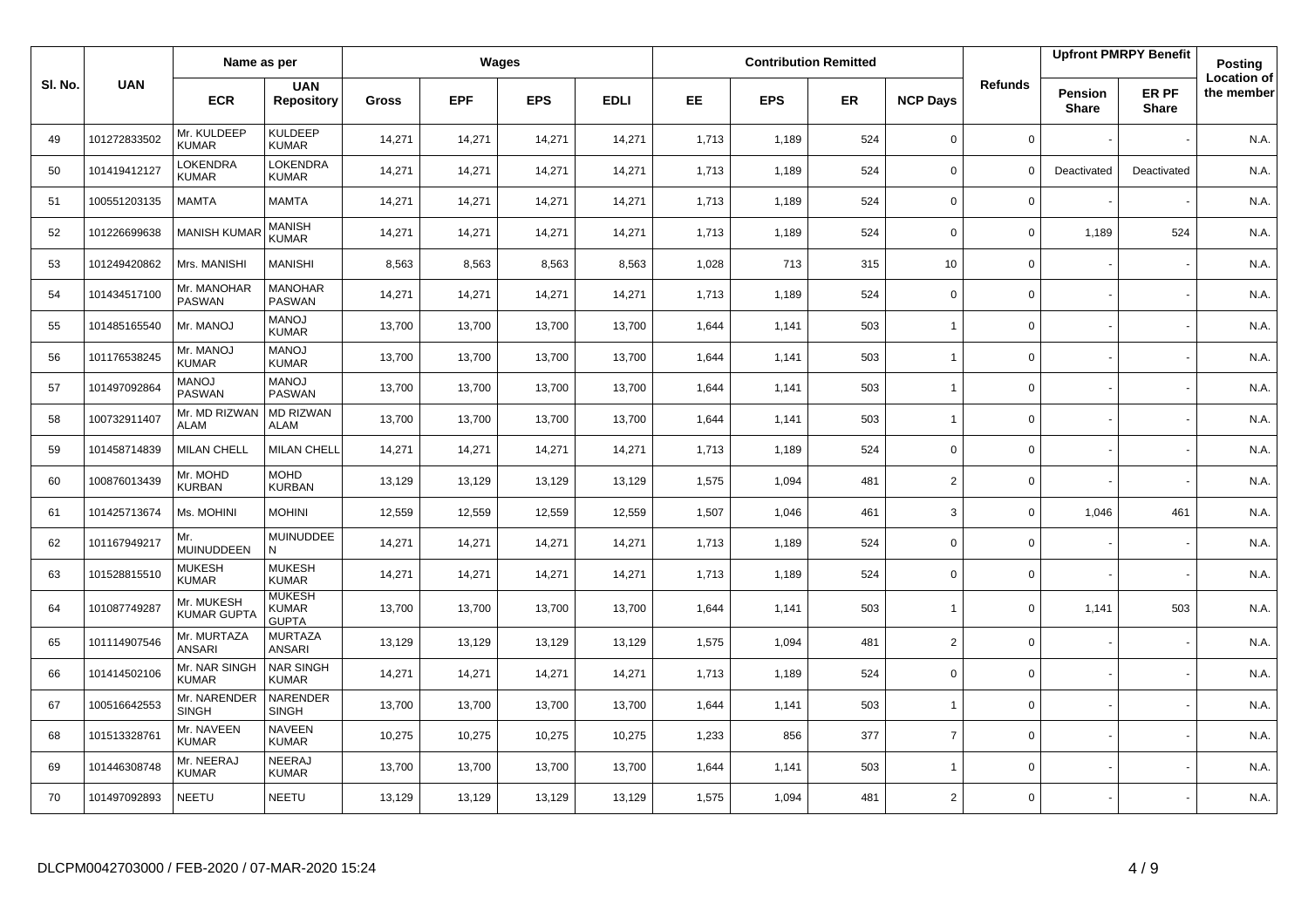|         |              | Name as per                                |                                                |              |            | Wages      |             |       |            | <b>Contribution Remitted</b> |                 |                |                         | <b>Upfront PMRPY Benefit</b> | Posting                          |
|---------|--------------|--------------------------------------------|------------------------------------------------|--------------|------------|------------|-------------|-------|------------|------------------------------|-----------------|----------------|-------------------------|------------------------------|----------------------------------|
| SI. No. | <b>UAN</b>   | <b>ECR</b>                                 | <b>UAN</b><br><b>Repository</b>                | <b>Gross</b> | <b>EPF</b> | <b>EPS</b> | <b>EDLI</b> | EE    | <b>EPS</b> | <b>ER</b>                    | <b>NCP Days</b> | <b>Refunds</b> | Pension<br><b>Share</b> | ER PF<br><b>Share</b>        | <b>Location of</b><br>the member |
| 71      | 101458714825 | NIPU DEVI                                  | NIPU DEVI                                      | 14,271       | 14,271     | 14,271     | 14,271      | 1,713 | 1,189      | 524                          | $\mathbf 0$     | $\mathbf{0}$   |                         |                              | N.A.                             |
| 72      | 101485167201 | <b>NITESH KUMAF</b>                        | <b>NITESH</b><br><b>KUMAR</b>                  | 14,271       | 14,271     | 14,271     | 14,271      | 1,713 | 1,189      | 524                          | 0               | 0              |                         |                              | N.A.                             |
| 73      | 101114907648 | Mr. ONKAR<br><b>KUMAR</b><br><b>PASWAN</b> | <b>ONKAR</b><br><b>KUMAR</b><br><b>PASWAN</b>  | 14,271       | 14,271     | 14,271     | 14,271      | 1,713 | 1,189      | 524                          | $\mathbf 0$     | $\mathbf 0$    |                         |                              | N.A.                             |
| 74      | 101107180683 | <b>PAVNESH</b><br><b>KUMAR</b>             | <b>PAVNESH</b><br><b>KUMAR</b>                 | 14,271       | 14,271     | 14,271     | 14,271      | 1,713 | 1,189      | 524                          | $\Omega$        | 0              | 1,189                   | 524                          | N.A.                             |
| 75      | 100551202960 | <b>PAWAN II</b>                            | <b>PAWAN</b>                                   | 13,700       | 13,700     | 13,700     | 13,700      | 1,644 | 1,141      | 503                          | $\overline{1}$  | 0              |                         |                              | N.A.                             |
| 76      | 101408083152 | Mr.<br>PHAHIMUDDEE<br>N                    | PHAHIMUDD<br>EEN                               | 13,700       | 13,700     | 13,700     | 13,700      | 1,644 | 1,141      | 503                          | $\overline{1}$  | 0              |                         |                              | N.A.                             |
| 77      | 101471375530 | PINTU GAUTAM                               | <b>PINTU</b><br><b>GAUTAM</b>                  | 13,700       | 13,700     | 13,700     | 13,700      | 1,644 | 1,141      | 503                          | $\overline{1}$  | 0              |                         |                              | N.A.                             |
| 78      | 101217651935 | Ms. POOJA<br>KUMARI                        | POOJA<br><b>KUMARI</b>                         | 13,700       | 13,700     | 13,700     | 13,700      | 1,644 | 1,141      | 503                          | $\overline{1}$  | 0              |                         |                              | N.A.                             |
| 79      | 101419412136 | PRABHA DEVI                                | <b>PRABHA</b><br>DEVI                          | 11,417       | 11,417     | 11,417     | 11,417      | 1,370 | 951        | 419                          | 5               | 0              | 951                     | 419                          | N.A.                             |
| 80      | 101461948580 | Mr. PRADEEP<br><b>ASWAL</b>                | PRADEEP<br><b>ASWAL</b>                        | 13,129       | 13,129     | 13,129     | 13,129      | 1,575 | 1,094      | 481                          | $\overline{2}$  | 0              |                         |                              | N.A.                             |
| 81      | 100512304105 | Mr. PRADEEP<br><b>KUMAR SINGH</b>          | <b>PRADEEP</b><br><b>KUMAR</b><br><b>SINGH</b> | 6,228        | 6,228      | 6,228      | 6,228       | 747   | 519        | 228                          | 16              | $\mathbf 0$    |                         |                              | N.A.                             |
| 82      | 101528815534 | PRADESH                                    | PRADESH                                        | 5,138        | 5,138      | 5,138      | 5,138       | 617   | 428        | 189                          | 16              | 0              |                         |                              | N.A.                             |
| 83      | 100702503916 | Mr. PRAKASH<br><b>SINGH BISHT</b>          | PRAKASH<br><b>SINGH BISHT</b>                  | 13,700       | 13,700     | 13,700     | 13,700      | 1,644 | 1,141      | 503                          | $\overline{1}$  | $\mathbf 0$    |                         |                              | N.A.                             |
| 84      | 101508095879 | <b>PREETI</b>                              | PREETI                                         | 14,271       | 14,271     | 14,271     | 14,271      | 1,713 | 1,189      | 524                          | $\mathbf 0$     | $\mathbf 0$    |                         |                              | N.A.                             |
| 85      | 101458714936 | PREM CHAND                                 | PREM<br>CHAND                                  | 10,846       | 10,846     | 10,846     | 10,846      | 1,302 | 903        | 399                          | 6               | $\mathbf 0$    |                         |                              | N.A.                             |
| 86      | 101270907692 | Mr.<br>PREMNARAYAN                         | PREMNARAY<br>AN                                | 14,271       | 14,271     | 14,271     | 14,271      | 1,713 | 1,189      | 524                          | $\mathbf 0$     | 0              | 1,189                   | 524                          | N.A.                             |
| 87      | 101361915112 | Mr.<br><b>RAGHUNANDA</b><br>N KUMAR        | RAGHUNAND<br>AN KUMAR                          | 14,271       | 14,271     | 14,271     | 14,271      | 1,713 | 1,189      | 524                          | $\mathbf 0$     | $\mathbf 0$    | 1,189                   | 524                          | N.A.                             |
| 88      | 101278724544 | Mr. RAHUL<br><b>KUMAR</b>                  | <b>RAHUL</b><br><b>KUMAR</b>                   | 10,275       | 10,275     | 10,275     | 10,275      | 1,233 | 856        | 377                          | $\overline{7}$  | 0              |                         |                              | N.A.                             |
| 89      | 101151377040 | Mr. RAJ KUMAR   RAJ KUMAR                  |                                                | 13,700       | 13,700     | 13,700     | 13,700      | 1,644 | 1,141      | 503                          | $\overline{1}$  | 0              |                         |                              | N.A.                             |
| 90      | 100892801306 | Mr. RAJ SINGH                              | <b>RAJ SINGH</b>                               | 13,700       | 13,700     | 13,700     | 13,700      | 1,644 | 1,141      | 503                          | $\overline{1}$  | 0              |                         |                              | N.A.                             |
| 91      | 100532996867 | <b>RAJA RAM</b>                            | RAJA RAM                                       | 13,700       | 13,700     | 13,700     | 13,700      | 1,644 | 1,141      | 503                          | $\overline{1}$  | 0              |                         |                              | N.A.                             |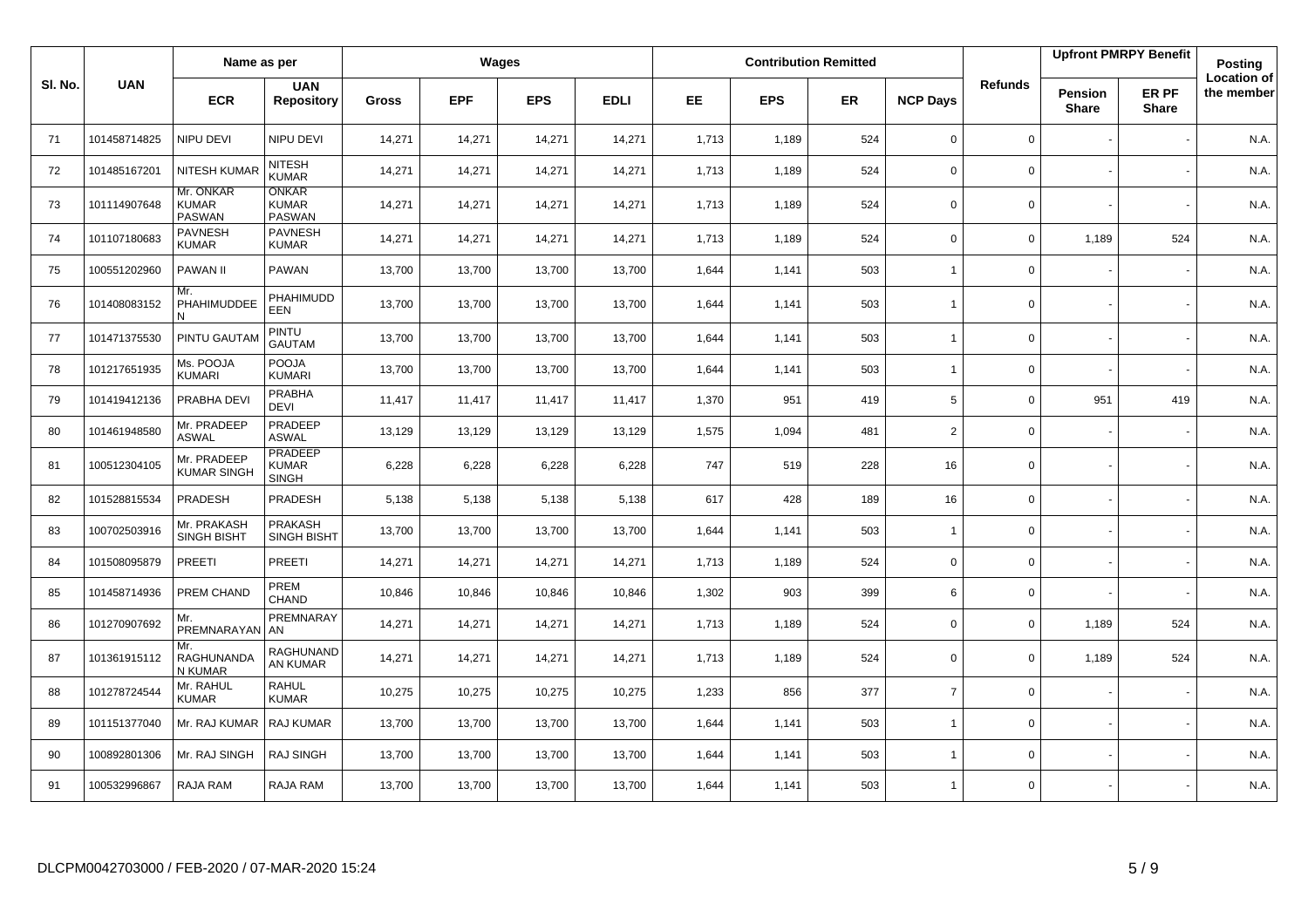|         |              | Name as per                                 |                                         |              |            | Wages      |             |       |            | <b>Contribution Remitted</b> |                 |                |                         | <b>Upfront PMRPY Benefit</b> | Posting                          |
|---------|--------------|---------------------------------------------|-----------------------------------------|--------------|------------|------------|-------------|-------|------------|------------------------------|-----------------|----------------|-------------------------|------------------------------|----------------------------------|
| SI. No. | <b>UAN</b>   | <b>ECR</b>                                  | <b>UAN</b><br><b>Repository</b>         | <b>Gross</b> | <b>EPF</b> | <b>EPS</b> | <b>EDLI</b> | EE    | <b>EPS</b> | <b>ER</b>                    | <b>NCP Days</b> | <b>Refunds</b> | Pension<br><b>Share</b> | ER PF<br>Share               | <b>Location of</b><br>the member |
| 92      | 101517468839 | Mr. RAJEEV<br><b>KUMAR</b>                  | <b>RAJEEV</b><br><b>KUMAR</b>           | 14,271       | 14,271     | 14,271     | 14,271      | 1,713 | 1,189      | 524                          | $\mathbf 0$     | $\mathbf 0$    |                         |                              | N.A.                             |
| 93      | 100670983854 | Mr. RAJESH                                  | <b>RAJESH</b>                           | 11,417       | 11,417     | 11,417     | 11,417      | 1,370 | 951        | 419                          | $5\phantom{.0}$ | $\Omega$       |                         |                              | N.A.                             |
| 94      | 101471375553 | RAJESH KUMAR                                | <b>RAJESH</b><br><b>KUMAR</b>           | 9,704        | 9,704      | 9,704      | 9,704       | 1,164 | 808        | 356                          | 8               | $\mathbf 0$    |                         |                              | N.A.                             |
| 95      | 100566256947 | RAJU KR                                     | <b>RAJU KUMAR</b>                       | 13,700       | 13,700     | 13,700     | 13,700      | 1,644 | 1,141      | 503                          | $\overline{1}$  | $\Omega$       |                         |                              | N.A.                             |
| 96      | 101365562711 | Mr. RAKESH<br><b>KUMAR JHA</b>              | <b>RAKESH</b><br>KUMAR JHA              | 13,700       | 13,700     | 13,700     | 13,700      | 1,644 | 1,141      | 503                          | $\overline{1}$  | $\mathbf 0$    |                         |                              | N.A.                             |
| 97      | 101386670379 | Mr. RAKESH<br><b>KUMAR</b><br><b>NAMDEV</b> | <b>RAKESH</b><br><b>KUMAR</b><br>NAMDEV | 13,700       | 13,700     | 13,700     | 13,700      | 1,644 | 1,141      | 503                          | $\mathbf{1}$    | $\mathbf 0$    | 1,141                   | 503                          | N.A.                             |
| 98      | 101528815523 | <b>RAM ASHISH</b>                           | <b>RAM ASHISH</b>                       | 11,417       | 11,417     | 11,417     | 11,417      | 1,370 | 951        | 419                          | 5               | $\mathbf 0$    |                         |                              | N.A.                             |
| 99      | 100551205697 | <b>RAM KUMAR</b>                            | <b>RAM KUMAR</b>                        | 14,271       | 14,271     | 14,271     | 14,271      | 1,713 | 1,189      | 524                          | $\mathbf 0$     | $\mathbf 0$    |                         |                              | N.A.                             |
| 100     | 101485166748 | <b>RAM KUMAR</b>                            | <b>RAM KUMAR</b>                        | 13,129       | 13,129     | 13,129     | 13,129      | 1,575 | 1,094      | 481                          | 2               | $\mathbf 0$    |                         |                              | N.A.                             |
| 101     | 101419412087 | <b>RAM MOHAN</b>                            | <b>RAM MOHAN</b>                        | 3,425        | 3,425      | 3,425      | 3,425       | 411   | 285        | 126                          | 19              | $\mathbf 0$    | 285                     | 126                          | N.A.                             |
| 102     | 101471580037 | Mr. RAM ROOP                                | RAM ROOP                                | 14,271       | 14,271     | 14,271     | 14,271      | 1,713 | 1.189      | 524                          | $\mathbf 0$     | $\mathbf 0$    |                         |                              | N.A                              |
| 103     | 100474379243 | Ms. RANI DEVI                               | RANI DEVI                               | 14,271       | 14,271     | 14,271     | 14,271      | 1,713 | 1,189      | 524                          | $\mathbf 0$     | $\mathbf 0$    |                         |                              | N.A.                             |
| 104     | 101497781040 | RANI KASHYAP                                | RANI<br>KASHYAP                         | 14,271       | 14,271     | 14,271     | 14,271      | 1,713 | 1,189      | 524                          | $\mathbf 0$     | $\mathbf{0}$   |                         |                              | N.A.                             |
| 105     | 100532995380 | RANJAN                                      | <b>RANJAN</b><br><b>KUMAR</b>           | 13,700       | 13,700     | 13,700     | 13,700      | 1,644 | 1,141      | 503                          | $\overline{1}$  | $\mathbf 0$    |                         |                              | N.A.                             |
| 106     | 101419412162 | RAVI KUMAR                                  | <b>RAVI KUMAR</b>                       | 14,271       | 14,271     | 14,271     | 14,271      | 1,713 | 1,189      | 524                          | $\mathbf 0$     | $\mathbf 0$    |                         |                              | N.A.                             |
| 107     | 100566255383 | <b>RAVINDER</b>                             | <b>RAVINDRA</b><br>RAUT                 | 14,271       | 14,271     | 14,271     | 14,271      | 1,713 | 1,189      | 524                          | $\mathbf 0$     | $\mathbf 0$    |                         |                              | N.A.                             |
| 108     | 101547181141 | Mrs. REENA<br>YADAV                         | <b>REENA</b><br>YADAV                   | 7,421        | 7,421      | 7,421      | 7,421       | 891   | 618        | 273                          | 12              | $\mathbf 0$    |                         |                              | N.A.                             |
| 109     | 101299226232 | Mr. RITU                                    | <b>RITU</b>                             | 11,417       | 11,417     | 11,417     | 11,417      | 1,370 | 951        | 419                          | 5               | $\mathbf 0$    |                         |                              | N.A.                             |
| 110     | 101368264694 | Mrs. RUMA                                   | <b>RUMA</b>                             | 14,271       | 14,271     | 14,271     | 14,271      | 1,713 | 1,189      | 524                          | $\mathbf 0$     | $\mathbf 0$    | 1,189                   | 524                          | N.A.                             |
| 111     | 101528819644 | Mrs. RUPALI RAJ RUPALI RAJ<br><b>GUPTA</b>  | <b>GUPTA</b>                            | 13,700       | 13,700     | 13,700     | 13,700      | 1,644 | 1,141      | 503                          | $\overline{1}$  | $\mathbf 0$    |                         |                              | N.A.                             |
| 112     | 101419412094 | <b>SACHIN</b>                               | <b>SACHIN</b>                           | 13,700       | 13,700     | 13,700     | 13,700      | 1,644 | 1,141      | 503                          | $\overline{1}$  | $\mathbf 0$    | 1,141                   | 503                          | N.A.                             |
| 113     | 100957444864 | <b>SACHIN KUMAR</b>                         | <b>SACHIN</b><br><b>KUMAR</b>           | 7,992        | 7,992      | 7,992      | 7,992       | 959   | 666        | 293                          | 11              | $\mathbf 0$    |                         |                              | N.A.                             |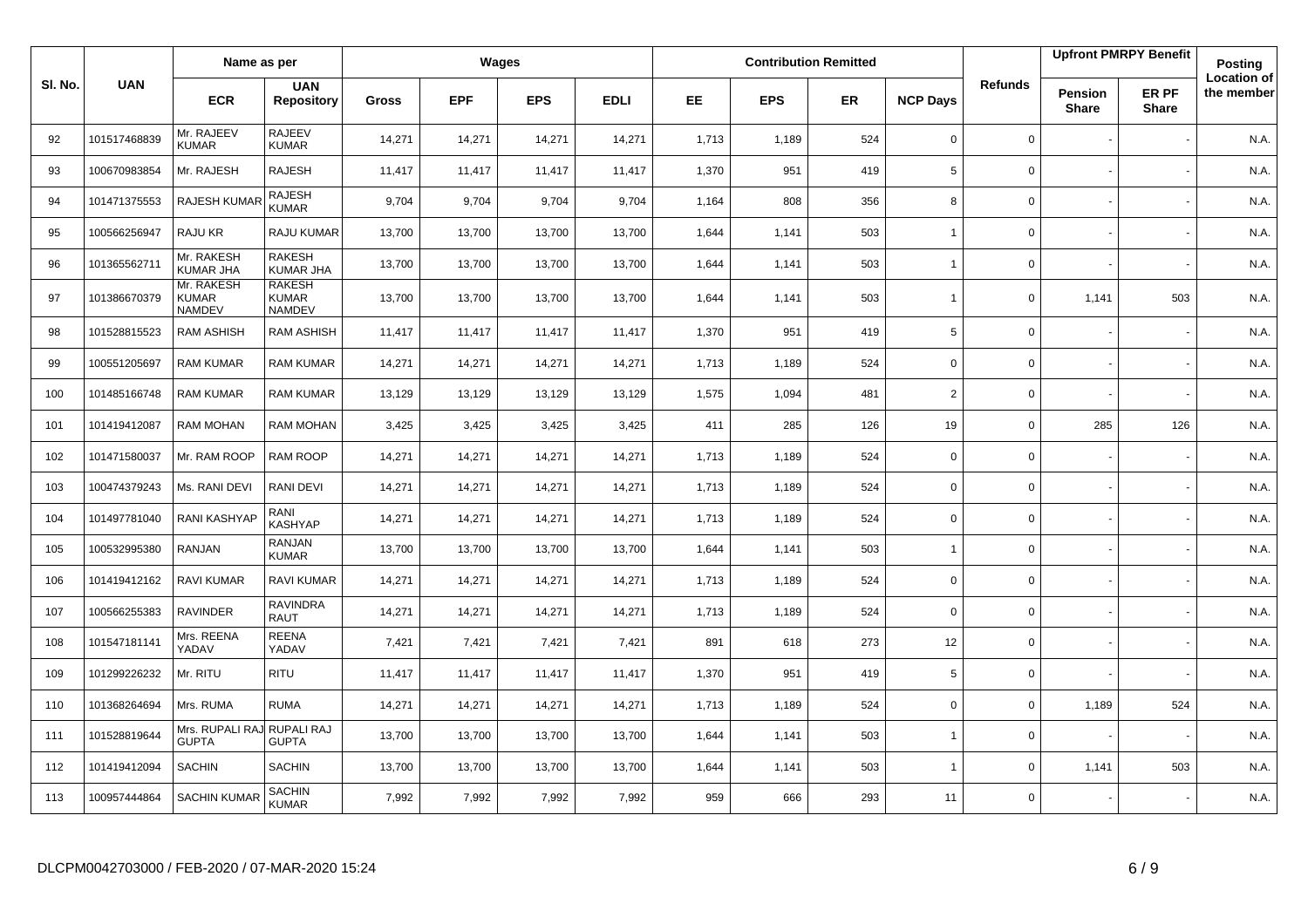|         |              | Name as per                              |                                                |        |            | Wages      |             |       |            | <b>Contribution Remitted</b> |                          |                |                                | <b>Upfront PMRPY Benefit</b> | Posting                          |
|---------|--------------|------------------------------------------|------------------------------------------------|--------|------------|------------|-------------|-------|------------|------------------------------|--------------------------|----------------|--------------------------------|------------------------------|----------------------------------|
| SI. No. | <b>UAN</b>   | <b>ECR</b>                               | <b>UAN</b><br><b>Repository</b>                | Gross  | <b>EPF</b> | <b>EPS</b> | <b>EDLI</b> | EE    | <b>EPS</b> | <b>ER</b>                    | <b>NCP Days</b>          | <b>Refunds</b> | <b>Pension</b><br><b>Share</b> | ER PF<br><b>Share</b>        | <b>Location of</b><br>the member |
| 114     | 100511990638 | Mr. SANDEEP<br><b>KUMAR</b>              | SANDEEP<br><b>KUMAR</b>                        | 13,129 | 13,129     | 13,129     | 13,129      | 1,575 | 1,094      | 481                          | 2                        | 0              |                                |                              | N.A.                             |
| 115     | 100551204373 | SANDEEP<br><b>SINGH</b>                  | SANDEEP<br><b>SINGH</b>                        | 17,299 | 15,000     | 15,000     | 15,000      | 1,800 | 1,250      | 550                          | $\mathbf 0$              | 0              |                                |                              | N.A.                             |
| 116     | 100671646096 | SANJAY KUMA                              | SANJAY<br><b>KUMAR</b>                         | 14,271 | 14,271     | 14,271     | 14,271      | 1,713 | 1,189      | 524                          | $\Omega$                 | 0              |                                |                              | N.A.                             |
| 117     | 100551204974 | SANJU                                    | SANJU DEVI                                     | 13,700 | 13,700     | 13,700     | 13,700      | 1,644 | 1,141      | 503                          | $\overline{1}$           | $\mathbf 0$    |                                |                              | N.A.                             |
| 118     | 100566256767 | <b>SANTOSH</b><br><b>KUMAR</b>           | <b>SANTOSH</b><br><b>KUMAR</b><br><b>VERMA</b> | 17,299 | 15,000     | 15,000     | 15,000      | 1,800 | 1,250      | 550                          | $\mathbf 0$              | 0              |                                |                              | N.A.                             |
| 119     | 100543117281 | Mr.<br>SARVENDRA<br><b>KUMAR</b>         | <b>SARVENDRA</b><br><b>KUMAR</b>               | 14,271 | 14,271     | 14,271     | 14,271      | 1,713 | 1,189      | 524                          | $\Omega$                 | 0              |                                |                              | N.A.                             |
| 120     | 100957444919 | <b>SAVITRI</b>                           | <b>SAVITRI</b>                                 | 13,700 | 13,700     | 13,700     | 13,700      | 1,644 | 1,141      | 503                          | $\overline{\phantom{a}}$ | $\Omega$       | Deactivated                    | Deactivated                  | N.A.                             |
| 121     | 101419412060 | <b>SHAMBHU</b><br><b>KUMAR</b><br>PASWAN | <b>SHAMBHU</b><br><b>KUMAR</b><br>PASWAN       | 16,607 | 15,000     | 15,000     | 15,000      | 1,800 | 1,250      | 550                          | $\overline{1}$           | 0              |                                |                              | N.A.                             |
| 122     | 100919015837 | Mr. SHARWAN<br><b>KUMAR RAM</b>          | <b>SHARWAN</b><br><b>KUMAR RAM</b>             | 14,271 | 14,271     | 14,271     | 14,271      | 1,713 | 1,189      | 524                          | $\Omega$                 | $\Omega$       | Deactivated                    | Deactivated                  | N.A.                             |
| 123     | 100634694845 | <b>SHIV NARAYAN</b>                      | SHIV<br>NARAYAN                                | 3,425  | 3,425      | 3,425      | 3,425       | 411   | 285        | 126                          | 19                       | $\mathbf 0$    |                                |                              | N.A.                             |
| 124     | 101497092872 | SHIVAM SINGH                             | <b>SHIVAM</b><br><b>SINGH</b>                  | 14,271 | 14,271     | 14,271     | 14,271      | 1,713 | 1,189      | 524                          | $\mathbf 0$              | $\mathbf 0$    |                                |                              | N.A.                             |
| 125     | 101547181160 | Ms. SHIVANI                              | SHIVANI                                        | 6,279  | 6,279      | 6,279      | 6,279       | 753   | 523        | 230                          | 14                       | $\mathbf 0$    |                                |                              | N.A.                             |
| 126     | 101485166753 | <b>SHIVENDER</b><br><b>KUMAR</b>         | <b>SHIVENDER</b><br><b>KUMAR</b>               | 13,129 | 13,129     | 13,129     | 13,129      | 1,575 | 1,094      | 481                          | $\overline{2}$           | 0              |                                |                              | N.A.                             |
| 127     | 100915316972 | <b>SHRVAN</b><br><b>KUMAR</b><br>MANDAL  | <b>SHRVAN</b><br><b>KUMAR</b><br><b>MANDAL</b> | 14,271 | 14,271     | 14,271     | 14,271      | 1,713 | 1,189      | 524                          | $\mathbf 0$              | 0              |                                |                              | N.A.                             |
| 128     | 100511809084 | Mr. SONU<br><b>KUMAR GUPTA</b>           | SONU<br><b>KUMAR</b><br><b>GUPTA</b>           | 13,147 | 13,147     | 13,147     | 13,147      | 1,578 | 1,095      | 483                          | 6                        | 0              |                                |                              | N.A.                             |
| 129     | 101497730204 | Mr. SONU<br><b>KUMAR PASVA</b>           | SONU<br><b>KUMAR</b><br><b>PASVAN</b>          | 14,271 | 14,271     | 14,271     | 14,271      | 1,713 | 1,189      | 524                          | $\mathbf 0$              | 0              |                                |                              | N.A.                             |
| 130     | 100957444957 | <b>SONU KUMAR</b>                        | SONU<br><b>KUMAR SAH</b>                       | 14,271 | 14,271     | 14,271     | 14,271      | 1,713 | 1,189      | 524                          | $\Omega$                 | $\Omega$       |                                |                              | N.A.                             |
| 131     | 101107180736 | <b>SUBHASH</b><br><b>CHANDRA</b>         | <b>SUBHASH</b><br>CHANDRA                      | 14,271 | 14,271     | 14,271     | 14,271      | 1,713 | 1,189      | 524                          | $\Omega$                 | $\mathbf 0$    | 1,189                          | 524                          | N.A.                             |
| 132     | 100671056150 | SUDHA DEVI                               | SUDHA DEVI                                     | 14,271 | 14,271     | 14,271     | 14,271      | 1,713 | 1,189      | 524                          | $\Omega$                 | 0              |                                |                              | N.A.                             |
| 133     | 101485167168 | <b>SUDHNSHU</b><br><b>KUMAR</b>          | <b>SUDHNSHU</b><br><b>KUMAR</b>                | 14,271 | 14,271     | 14,271     | 14,271      | 1,713 | 1,189      | 524                          | $\Omega$                 | 0              |                                |                              | N.A.                             |
| 134     | 100566254674 | <b>SUNIL</b>                             | <b>SUNEEL</b>                                  | 14,271 | 14,271     | 14,271     | 14,271      | 1,713 | 1,189      | 524                          | $\Omega$                 | 0              |                                |                              | N.A.                             |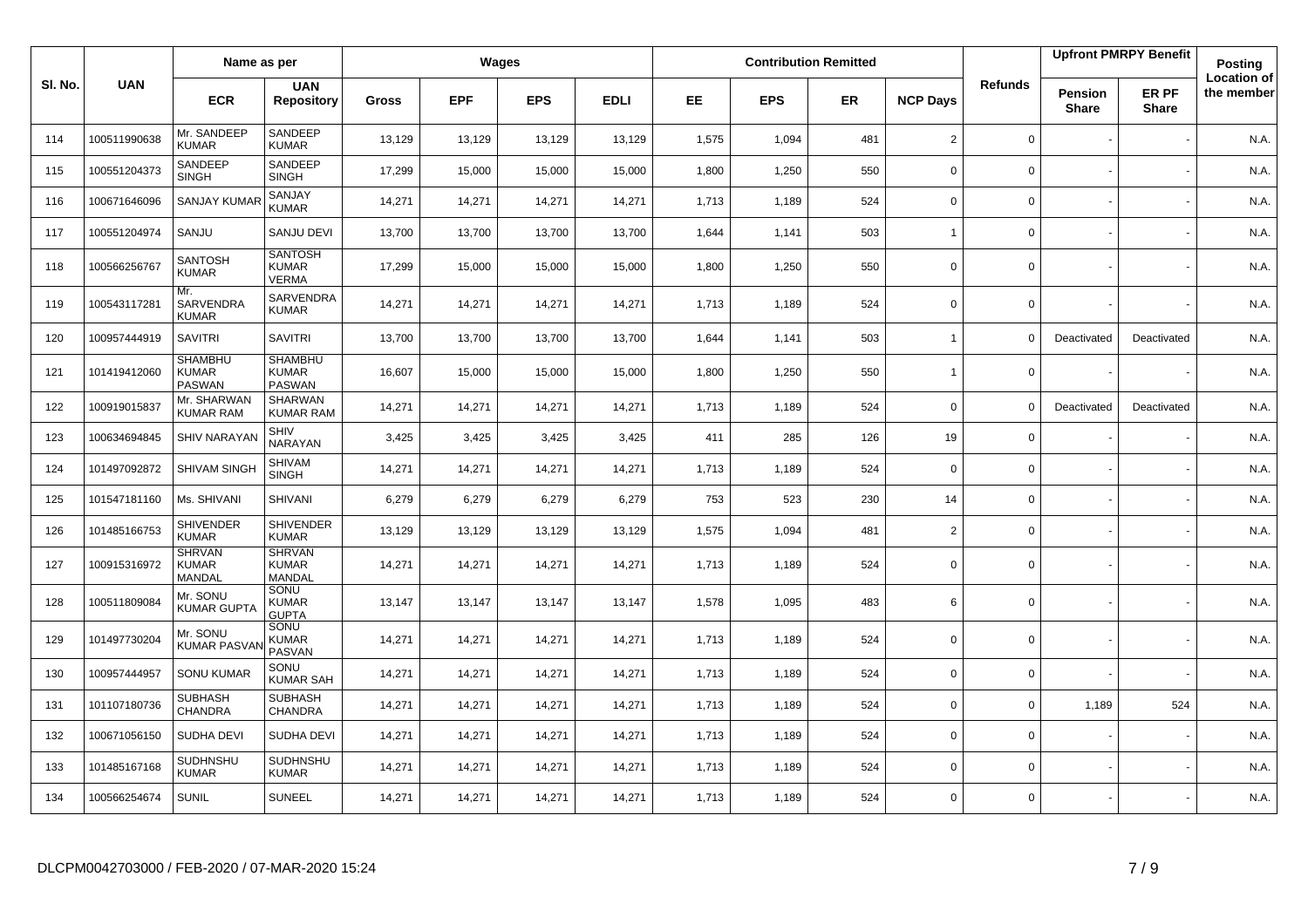|         |              | Name as per                           |                                                 |              |            | Wages      |             |       |            | <b>Contribution Remitted</b> |                          |                |                                | <b>Upfront PMRPY Benefit</b> | Posting                          |
|---------|--------------|---------------------------------------|-------------------------------------------------|--------------|------------|------------|-------------|-------|------------|------------------------------|--------------------------|----------------|--------------------------------|------------------------------|----------------------------------|
| SI. No. | <b>UAN</b>   | <b>ECR</b>                            | <b>UAN</b><br><b>Repository</b>                 | <b>Gross</b> | <b>EPF</b> | <b>EPS</b> | <b>EDLI</b> | EE    | <b>EPS</b> | ER                           | <b>NCP Days</b>          | <b>Refunds</b> | <b>Pension</b><br><b>Share</b> | ER PF<br><b>Share</b>        | <b>Location of</b><br>the member |
| 135     | 101401962763 | Mr. SUNIL                             | <b>SUNIL</b>                                    | 13,700       | 13,700     | 13,700     | 13,700      | 1,644 | 1,141      | 503                          |                          | $\mathbf 0$    |                                |                              | N.A.                             |
| 136     | 101485166674 | <b>SUNIL KUMAR</b>                    | <b>SUNIL</b><br><b>KUMAR</b>                    | 11,988       | 11,988     | 11,988     | 11,988      | 1,439 | 999        | 440                          | $\boldsymbol{\Delta}$    | $\mathbf 0$    |                                |                              | N.A.                             |
| 137     | 101262780101 | Mr. SURAJ                             | <b>SURAJ</b>                                    | 14,271       | 14,271     | 14,271     | 14,271      | 1,713 | 1,189      | 524                          | $\mathbf 0$              | 0              |                                |                              | N.A.                             |
| 138     | 101193363027 | Mr. SURAJ<br><b>KUMAR</b>             | <b>SURAJ</b><br><b>KUMAR</b>                    | 13,129       | 13,129     | 13,129     | 13,129      | 1,575 | 1,094      | 481                          | $\overline{2}$           | $\mathbf 0$    | 1,094                          | 481                          | N.A.                             |
| 139     | 101419412115 | <b>SURENDRA</b><br><b>KUMAR SINGH</b> | <b>SURENDRA</b><br><b>KUMAR</b><br><b>SINGH</b> | 14,271       | 14,271     | 14,271     | 14,271      | 1,713 | 1,189      | 524                          | $\Omega$                 | $\mathbf 0$    |                                |                              | N.A.                             |
| 140     | 101401265528 | <b>SURUCHI</b>                        | <b>SURUCHI</b>                                  | 14,271       | 14,271     | 14,271     | 14,271      | 1,713 | 1,189      | 524                          | $\Omega$                 | $\mathbf 0$    | 1,189                          | 524                          | N.A.                             |
| 141     | 101485165538 | Mrs. SWALEHA<br><b>BANO</b>           | <b>SWALEHA</b><br><b>BANO</b>                   | 13,700       | 13,700     | 13,700     | 13,700      | 1,644 | 1,141      | 503                          |                          | 0              |                                |                              | N.A.                             |
| 142     | 100957444974 | <b>UTTAM SINGH</b>                    | <b>UTTAM</b><br><b>SINGH</b>                    | 12,559       | 12,559     | 12,559     | 12,559      | 1,507 | 1,046      | 461                          | 3                        | $\Omega$       | Deactivated                    | Deactivated                  | N.A.                             |
| 143     | 101154045448 | Mr.<br><b>VEERENDRA</b>               | <b>VEERENDRA</b>                                | 11,988       | 11,988     | 11,988     | 11,988      | 1,439 | 999        | 440                          | $\boldsymbol{\Delta}$    | $\Omega$       |                                |                              | N.A.                             |
| 144     | 101090917298 | Mr. VICKY<br><b>KUMAR</b>             | <b>VICKY</b><br><b>KUMAR</b>                    | 13,129       | 13,129     | 13,129     | 13,129      | 1,575 | 1,094      | 481                          | 2                        | 0              |                                |                              | N.A.                             |
| 145     | 101322799725 | Mr. VIKAS<br><b>KUMAR SAH</b>         | <b>VIKAS</b><br><b>KUMAR SAH</b>                | 14,271       | 14,271     | 14,271     | 14,271      | 1,713 | 1,189      | 524                          | $\mathbf 0$              | $\mathbf 0$    |                                |                              | N.A.                             |
| 146     | 101419412104 | <b>VIPIN SHARMA</b>                   | <b>VIPIN</b><br><b>SHARMA</b>                   | 14,271       | 14,271     | 14,271     | 14,271      | 1,713 | 1,189      | 524                          | $\mathbf 0$              | 0              | Deactivated                    | Deactivated                  | N.A.                             |
| 147     | 100551205582 | <b>VISHAL</b>                         | <b>VISHAL</b>                                   | 11,988       | 11,988     | 11,988     | 11,988      | 1,439 | 999        | 440                          | $\boldsymbol{\varDelta}$ | $\Omega$       |                                |                              | N.A.                             |
| 148     | 101505084315 | Mr. WIPIN<br><b>KUMAR</b>             | <b>WIPIN</b><br><b>KUMAR</b>                    | 6,850        | 6,850      | 6,850      | 6,850       | 822   | 571        | 251                          | 13                       | $\Omega$       |                                |                              | N.A.                             |
| 149     | 101059005312 | Mr. YOGESH                            | <b>YOGESH</b>                                   | 14,271       | 14,271     | 14,271     | 14,271      | 1,713 | 1,189      | 524                          | $\Omega$                 | $\mathbf 0$    |                                |                              | N.A.                             |